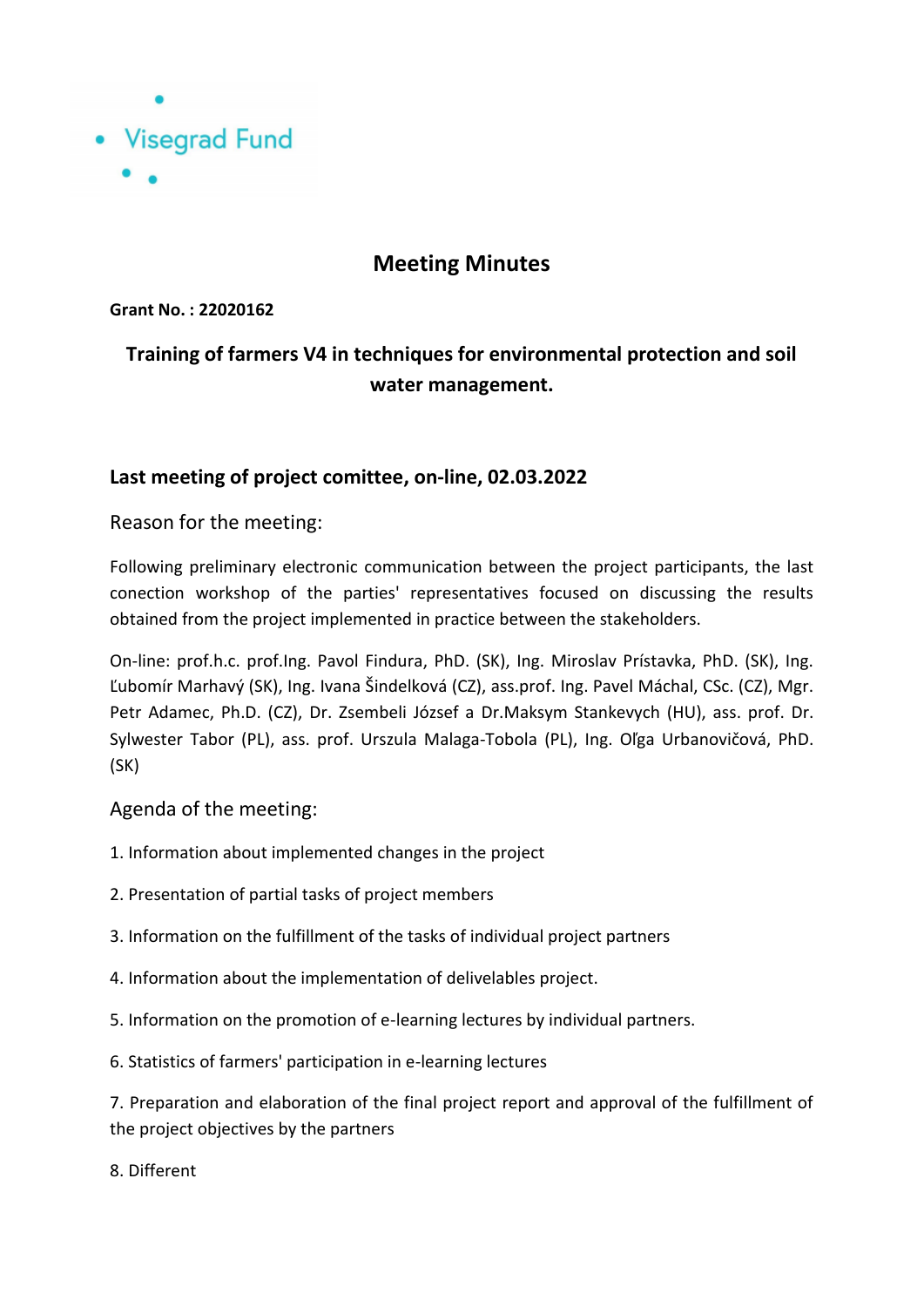Ad 1. prof.h.c. prof.Ing. Pavol Findura, PhD. informed about the changes in the project due to the Covid situation. The changes approved by the management of the Visegrand fund were in the implementation of knowledge into an e-learning form.

Ad 2. prof.h.c. prof.Ing. Pavol Findura, PhD. informed about structure of the project and about roles individual partners. The project partners informed about the creation of syllabi and their translations into world languages. They discussed problems related to solving partial tasks.

Ad 3. The following partially presented their role on behalf of the individual partners and the V4 countries:

SK- prof.h.c. prof.Ing. Pavol Findura, PhD., Ing. Miroslav Prístavka, PhD., Ing. Ľubomír Marhavý

CZ- ass.prof. Ing. Pavel Máchal, CSc., Mgr. Petr Adamec, Ph.D., Ing. Ivana Šindelková

HU- Dr. Hab. József Zsembeli. Ph.D.

PL- ass. prof. Dr. Sylwester Tabor, ass. prof. Urszula Malaga-Tobola

Ad 4. Information about the implementation of delivelables project.

Ad 5. Information on the promotion of e-learning lectures by individual partners. Prof. Findura informed about the cooperation with farmers' organizations and at the same time about the introduction of the e-learning form into farming practice. Another participant in the project prof. Machal informed about the cooperation with the AZ organization. This organization brings together manufacturers and sellers of agricultural machinery. Partners from Poland and Hungary informed about direct communication with farmers and promotion of e-learning form of education.

Ad 6. The project manager informed about the methodology of counting the participants in the e-learning form of education (numbers of farmers) via Google statistics. He stated that the set numbers of farmers had been met as planned.